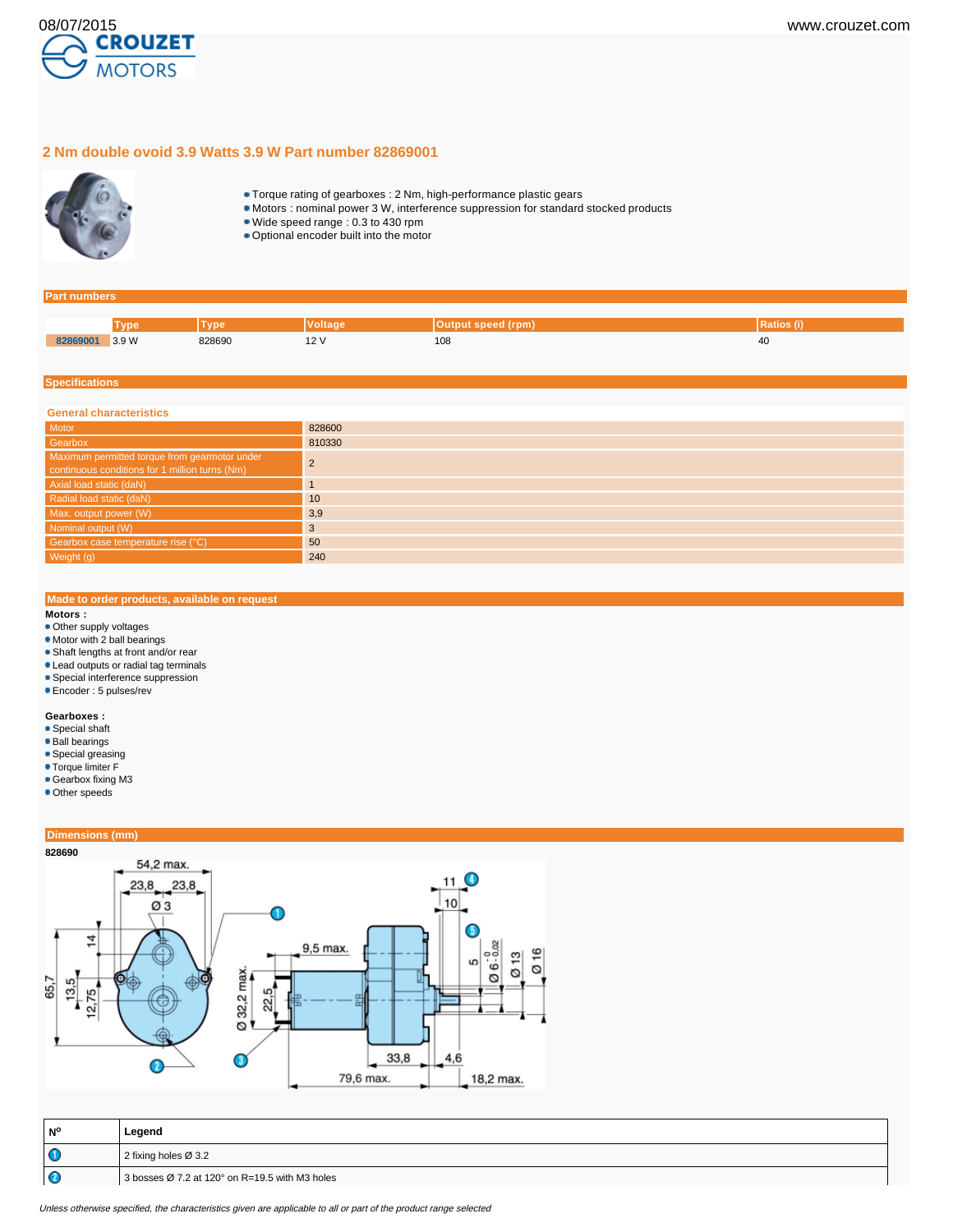| $\circ$ | 2 standard tags NFC 20-120, series 2.8 x 0.5 mm |  |
|---------|-------------------------------------------------|--|
| ۱G      | Shaft pushed-in                                 |  |
| I G     | 5 across flats                                  |  |

# **Dimensions (mm)**



| <b>N°</b> | Legend          |
|-----------|-----------------|
| $\bullet$ | Shaft pushed-in |
| O         | 5 across flats  |